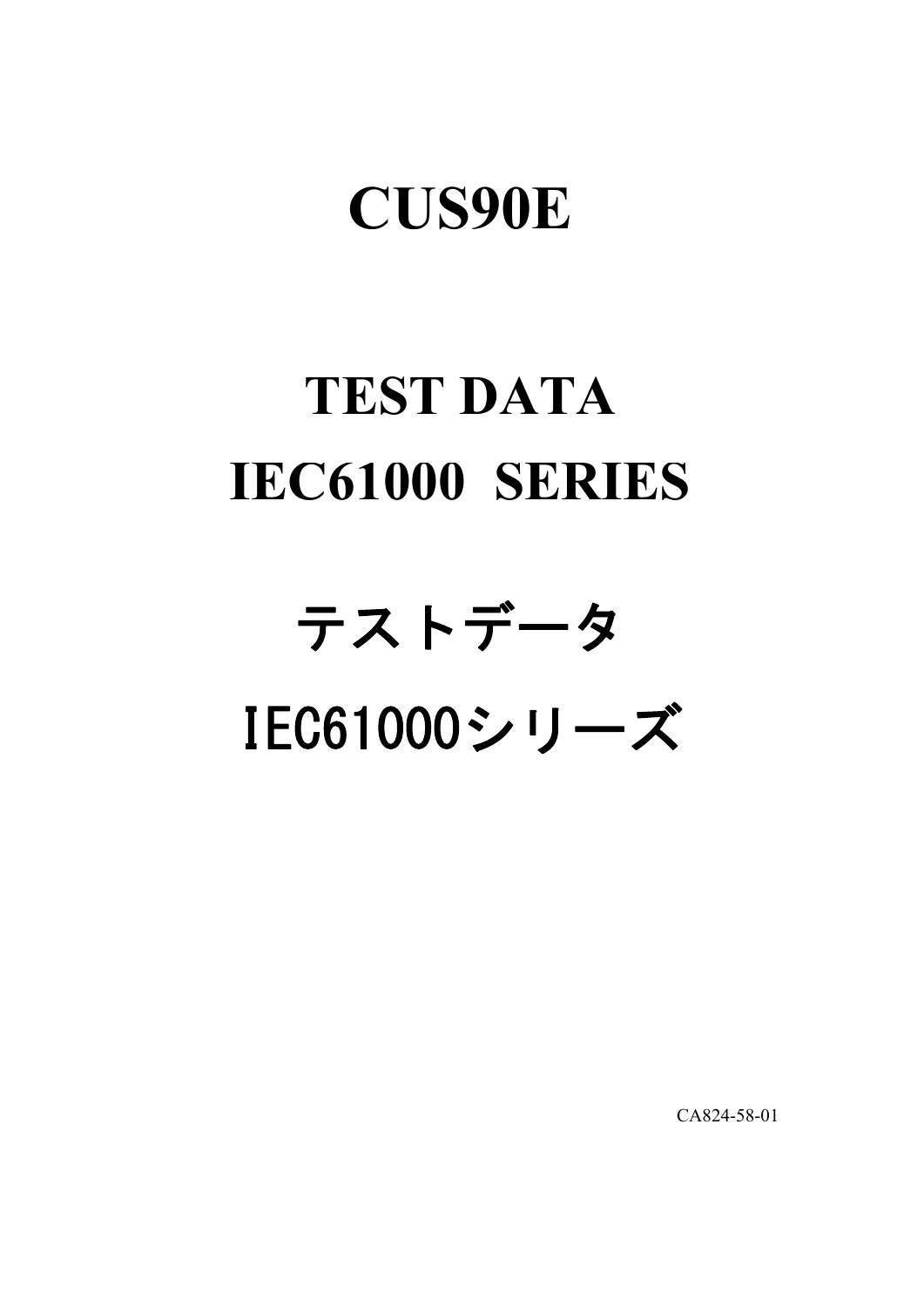### CUS90E

#### **INDEX**

| Electrostatic Discharge Immunity Test (IEC61000-4-2)                                                                              |
|-----------------------------------------------------------------------------------------------------------------------------------|
| Radiated Radio-Frequency Electromagnetic Field Immunity Test (IEC61000-4-3)                                                       |
| 3. 電気的ファーストトランジェントバーストイミュニティ試験 ・・・・・・・・・・・・・・・・・・・・・・・・・・・・ R-3<br>Electrical Fast Transient / Burst Immunity Test (IEC61000-4-4) |
| Surge Immunity Test (IEC61000-4-5)                                                                                                |
| Conducted Disturbances Induced by<br>Radio-Frequency Field Immunity Test (IEC61000-4-6)                                           |
| Power Frequency Magnetic Field Immunity Test (IEC61000-4-8)                                                                       |
| 7. 電圧ディップ、瞬停イミュニティ試験 ………………………………………… R-7<br>Voltage Dips, Short Interruptions Immunity Test (IEC61000-4-11)                      |

使用記号 Terminology used

FG ・・・・・ フレームグラウンド Frame GND

※ 当社標準測定条件における結果であり、参考値としてお考え願います。

Test results are reference data based on our standard measurement condition.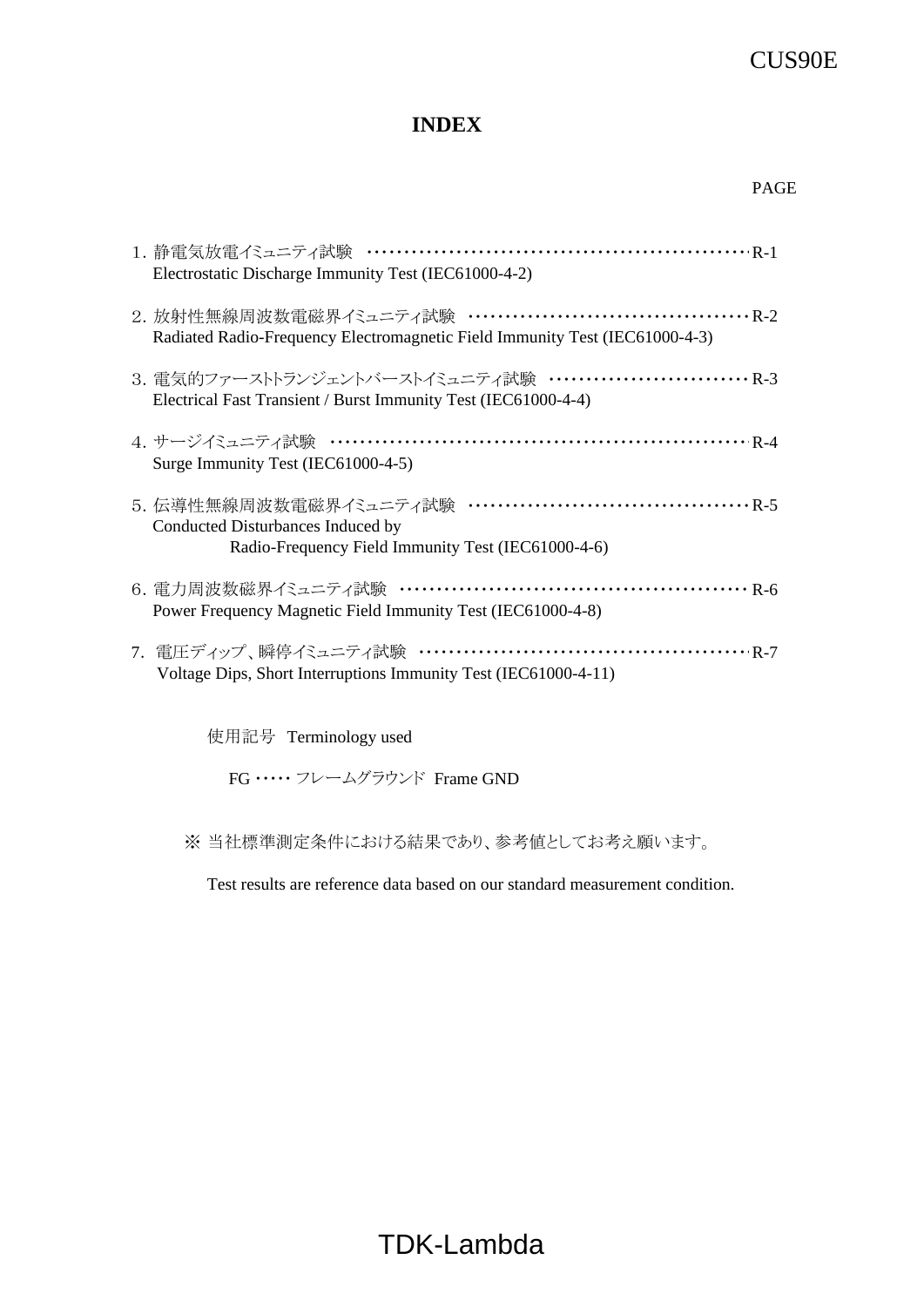## CUS90E 1.静電気放電イミュニティ試験

**Electrostatic Discharge Immunity Test (IEC61000-4-2)**

**MODEL** : **CUS90E**



#### **(4)** 判定条件 **Acceptable Conditions**

1. 試験中の出力電圧変動は初期値(試験前)の±5%を限度とする事。

Output voltage regulation not to exceed  $\pm 5\%$  of initial (before test) value during test.

2. 試験後の出力電圧は初期値から変動していない事。

Output voltage to be within regulation specification after the test.

3.1、2共に発煙/発火及び出力ダウンなき事。

Along with 1 and 2, without the occurrence of smoke and fire, as well as no output failure.

| .<br>: Discharge (<br>(KV)<br>ontact | $T^*$          | Air Discharge(kV | 'US90E                 |
|--------------------------------------|----------------|------------------|------------------------|
| υ.υ                                  | $\sim$<br>ט טב | . <u>.</u>       | $\Omega$<br>$\Delta U$ |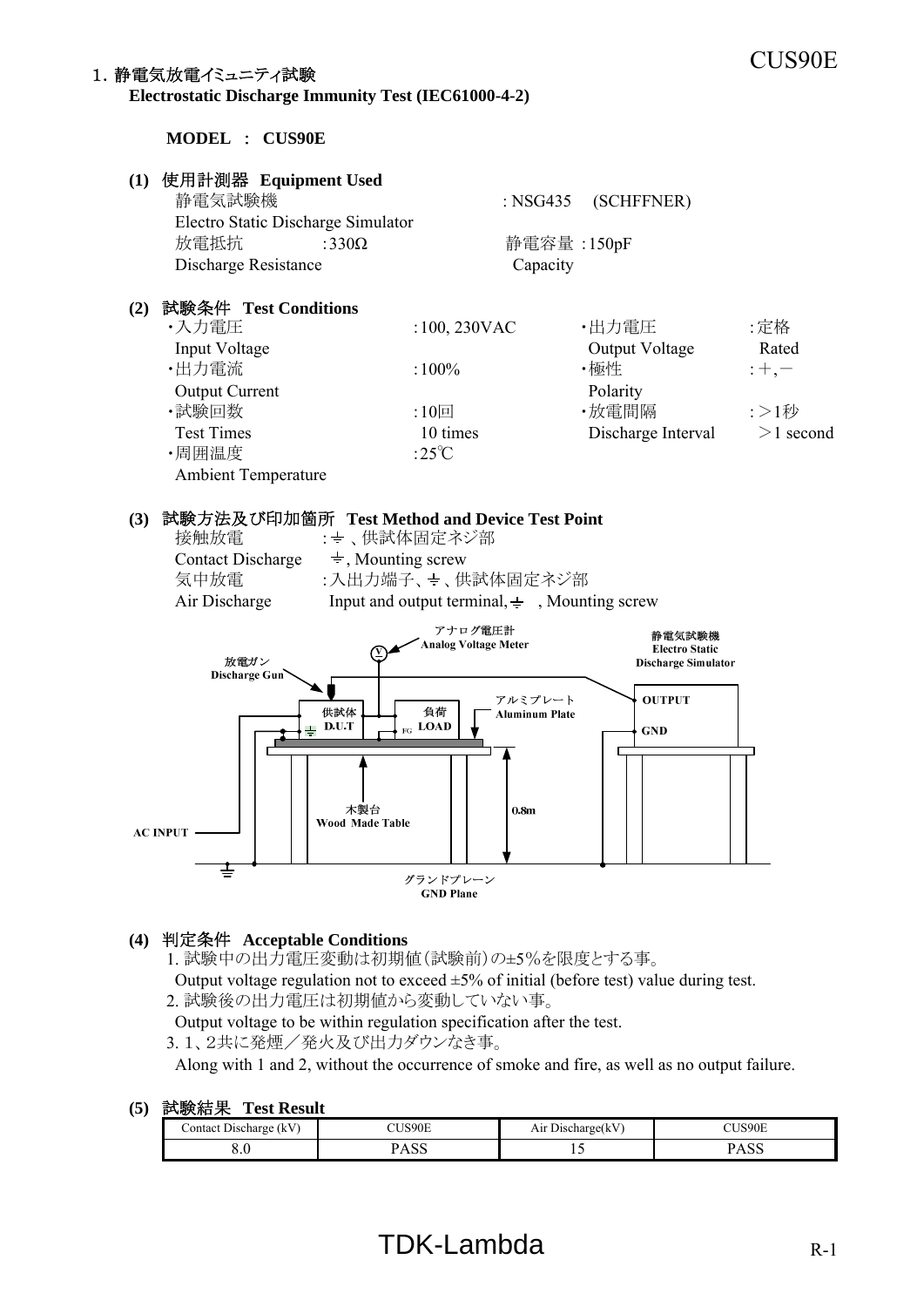#### 2. 放射性無線周波数電磁界イミュニティ試験

**Radiated Radio-Frequency Electromagnetic Field Immunity Test (IEC61000-4-3)**

**MODEL** : **CUS90E**

**(1)** 使用計測器  **Equipment Used** SML 03(RS CORPORATION) HL 046(RS CORPORATION) AR500W 1000A(AR CORPORATION) FM5004(AR CORPORATION) FP6001(AR CORPORATION)

#### **(2)** 試験条件 **Test Conditions**

| ・入力電圧                            | $:100,230$ VAC                     | ・出力電圧                      | :定格               |
|----------------------------------|------------------------------------|----------------------------|-------------------|
| <b>Input Voltage</b>             |                                    | <b>Output Voltage</b>      | Rated             |
| ・出力電流                            | $:100\%$                           | ・振幅変調                      | $:80\%$ , 1 $kHz$ |
| <b>Output Current</b>            |                                    | Amplitude Modulated        |                   |
| ・電磁界周波数                          | :80 $\sim$ 1000MHz                 | ・周囲温度                      | :25 $\mathrm{C}$  |
| <b>Electromagnetic Frequency</b> |                                    | <b>Ambient Temperature</b> |                   |
| ・偏波                              | :水平、垂直                             | ・距離                        | :3.0 <sub>m</sub> |
| Wave Angle                       | Horizontal and Vertical            | Distance                   |                   |
|                                  | ・スイープコンディション :1.0%ステップ、2.8秒保持      |                            |                   |
| Sweep Condition                  | 1.0% Step Up, 2.8 Seconds Hold     |                            |                   |
| ・試験方向                            | :上下、左右、前後                          |                            |                   |
| <b>Test Angle</b>                | Top/Bottom, Both Sides, Front/Back |                            |                   |
|                                  |                                    |                            |                   |

#### **(3)** 試験方法 **Test Method**



#### **(4)** 判定条件 **Acceptable Conditions**

1. 試験中の出力電圧変動は初期値(試験前)の±5%を限度とする事。

Output voltage regulation not to exceed  $\pm 5\%$  of initial (before test) value during test.

2. 試験後の出力電圧は初期値から変動していない事。

Output voltage to be within regulation specification after the test.

3.1、2共に発煙/発火及び出力ダウンなき事。

Along with 1 and 2, without the occurrence of smoke and fire, as well as no output failure.

| .<br>Radiation Field Strength (V/m) | CUS90E      |
|-------------------------------------|-------------|
|                                     | <b>PASS</b> |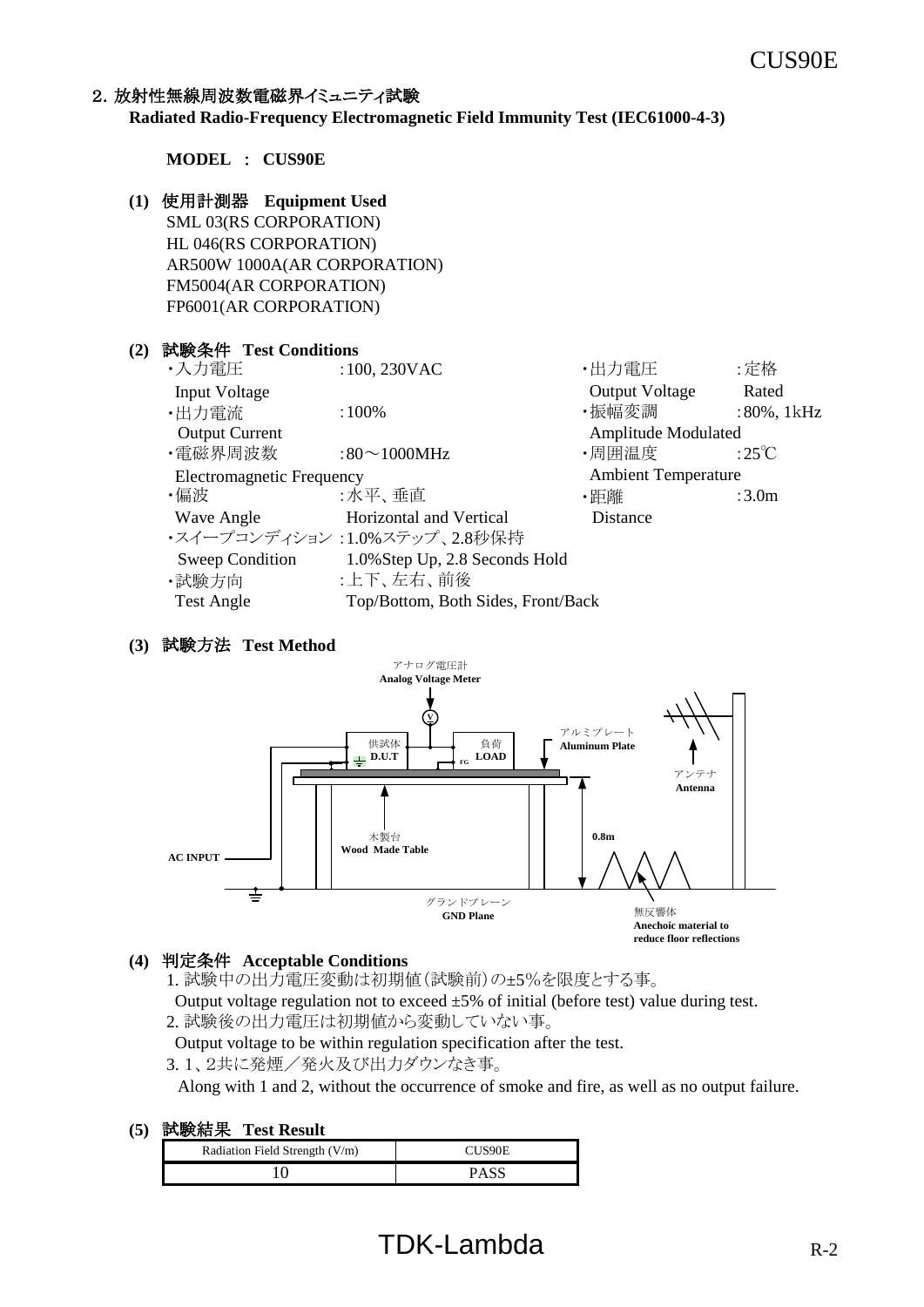#### 3. 電気的ファーストトランジェントバーストイミュニティ試験 **Electrical Fast Transient / Burst Immunity Test (IEC61000-4-4)**

**MODEL** :**CUS90E**

#### **(1)** 使用計測器 **Equipment Used**

EFT/B発生器 :FNS-100L (NOISEKEN) EFT/B Generator

#### **(2)** 試験条件 **Test Conditions**

| ・入力電圧                 | $:100,230$ VAC | ・出力電圧                      | :定格             |
|-----------------------|----------------|----------------------------|-----------------|
| Input Voltage         |                | <b>Output Voltage</b>      | Rated           |
| ・出力電流                 | $:100\%$       | ·試験時間                      | :1分間            |
| <b>Output Current</b> |                | <b>Test Time</b>           | 1 minute        |
| ・極性                   | $: +, -$       | ・周囲温度                      | :25 $\degree$ C |
| Polarity              |                | <b>Ambient Temperature</b> |                 |
| ・試験回数                 | :3回            |                            |                 |
| Number of Tests       | 3 times        |                            |                 |

#### **(3)** 試験方法及び印加箇所 **Test Method and Device Test Point**

(N, L,  $\pm$ ), (N, L), (N), (L), ( $\pm$ )に印加 Apply to  $(N, L, \frac{1}{2})$ ,  $(N, L)$ ,  $(N)$ ,  $(L)$ ,  $(\frac{1}{2})$ .



#### **(4)** 判定条件 **Acceptable Conditions**

1. 試験中の出力電圧変動は初期値(試験前)の±5%を限度とする事。

Output voltage regulation not to exceed  $\pm 5\%$  of initial (before test) value during test. 2. 試験後の出力電圧は初期値から変動していない事。

 Output voltage to be within output voltage regulation specification after the test. 3.1、2共に発煙/発火及び出力ダウンなき事。

Along with 1 and 2, without the occurrence of smoke and fire, as well as no output failure.

| Test Voltage (kV) | Repetition Rate (kHz) | <b>CUS90E</b> |
|-------------------|-----------------------|---------------|
|                   |                       | <b>PASS</b>   |
|                   |                       | <b>PASS</b>   |
|                   |                       | P∆ S          |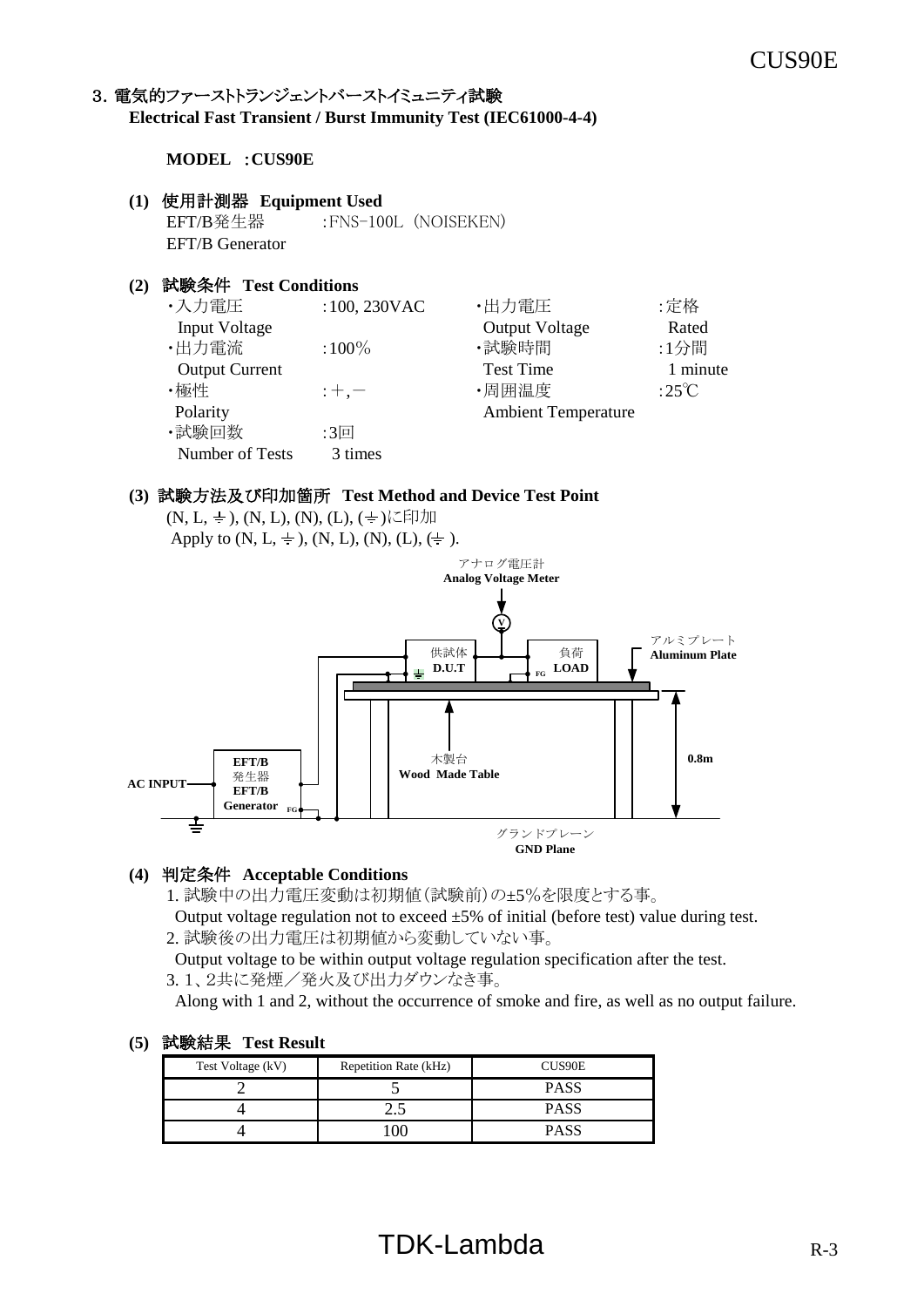## CUS90E

#### 4.サージイミュニティ試験

**Surge Immunity Test (IEC61000-4-5)**

**MODEL** : **CUS90E**

#### **(1)** 使用計測器  **Equipment Used** サージ発生器 :6100 (SCHAFFNER) Surge Generator 結合インピーダンス :コモン 12Ω 結合コンデンサ :コモン 9μF Coupling Impedance Common Coupling Capacitance Common  $2\Omega$  20 20  $2\Omega$  20  $2\pi$   $2\pi$   $2\pi$   $2\pi$   $2\pi$   $2\pi$   $2\pi$   $2\pi$   $2\pi$   $2\pi$   $2\pi$   $2\pi$   $2\pi$   $2\pi$   $2\pi$   $2\pi$   $2\pi$   $2\pi$   $2\pi$   $2\pi$   $2\pi$   $2\pi$   $2\pi$   $2\pi$ Normal Normal Normal Normal Normal Normal Normal Normal Normal Normal Normal Normal Normal Normal Normal Normal Normal Normal Normal Normal Normal Normal Normal Normal Normal Normal Normal Normal Normal Normal Normal Norma **(2)** 試験条件 **Test Conditions** ・入力電圧 :100,230VAC ・出力電圧 :定格 Input Voltage Output Voltage Rated ・出力電流 :0, 100% ・試験回数 :5 回 Output Current Test times 5 times ・極性 :+,- ・ ・・・・・ ・モード :コモン、ノーマル Polarity Mode Common, Normal  $\cdot$ 位相  $:0,90$  deg  $\cdot$  周囲温度  $:25^{\circ}\text{C}$ Phase Ambient Temperature

#### **(3)** 試験方法及び印加箇所 **Test Method and Device Test Points**

コモンモード (N-+, L-+)及びノーマルモード (N-L) に印加





#### **(4)** 判定条件 **Acceptable Conditions**

- 1. 試験中の出力電圧変動は初期値(試験前)の±5%を限度とする事。
- Output voltage regulation not to exceed  $\pm 5\%$  of initial (before test) value during test.
- 2. 試験後の出力電圧は初期値から変動していない事。

Output voltage to be within regulation specification after the test.

3.1、2共に発煙/発火及び出力ダウンなき事。

Along with 1 and 2, without the occurrence of smoke and fire, as well as no output failure.

| .`ommon           |             | Normal            |               |
|-------------------|-------------|-------------------|---------------|
| Test Voltage (kV) | CUS90E      | Test Voltage (kV) | <b>CUS90E</b> |
|                   | <b>PASS</b> |                   | PASS          |
|                   | <b>PASS</b> |                   | PASS          |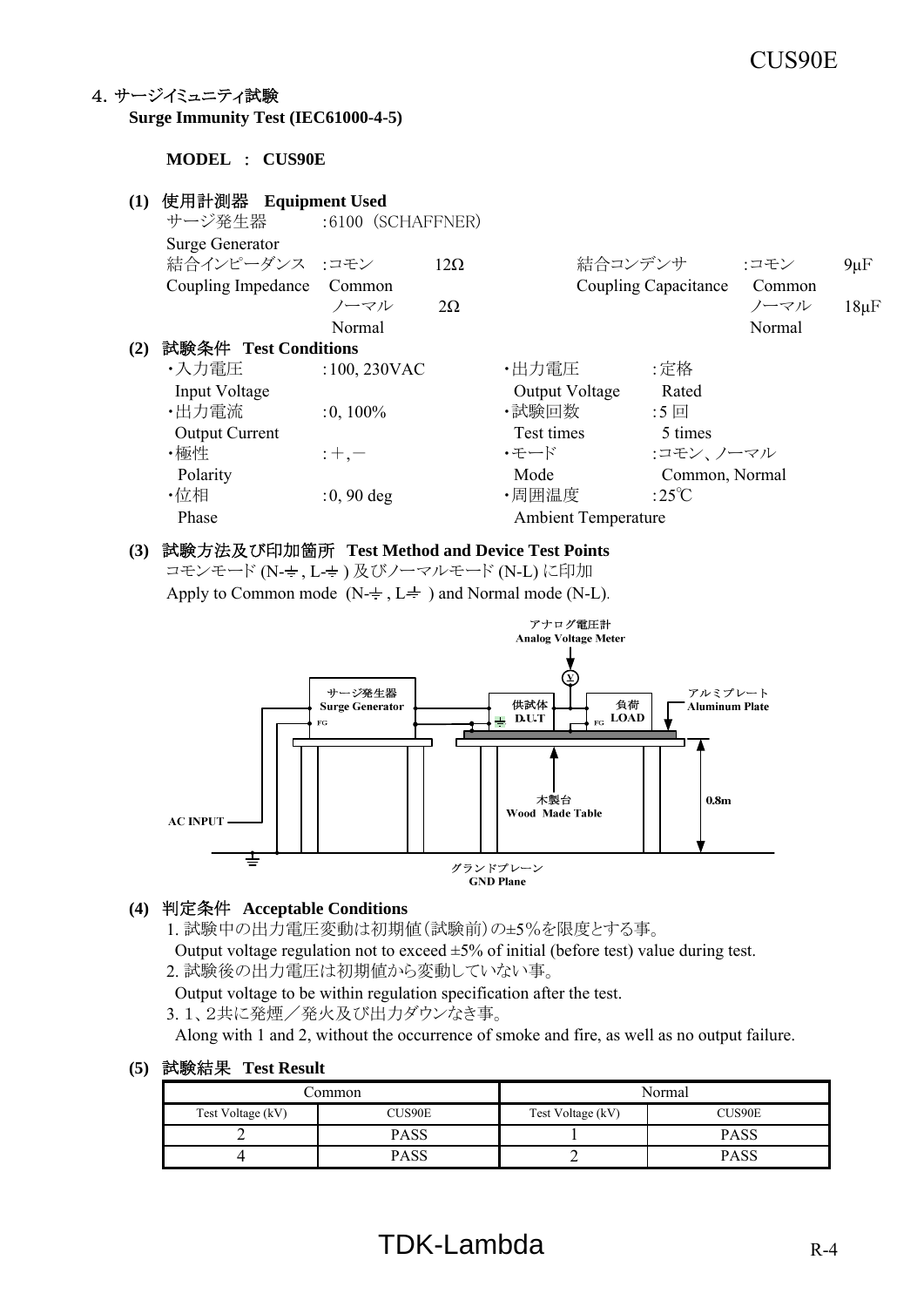#### 5. 伝導性無線周波数電磁界イミュニティ試験

**Conducted Disturbances Induced by Radio-Frequency**

 **Field Immunity Test (IEC61000-4-6)**

**MODEL** :**CUS90E**

**(1)** 使用計測器  **Equipment Used**  $RF \sim \sqrt{U-T}$  : (AR U.S.A) RF POWER AMPLIFIER<br>シグナルジェネレータ  $:$  IFR 2023A (IFR U.K) SIGNAL GENERATOR

#### **(2)** 試験条件 **Test Conditions**

| ・入力電圧                      | $:100,230$ VAC                 | ・出力電圧                            | :定格                  |
|----------------------------|--------------------------------|----------------------------------|----------------------|
| <b>Input Voltage</b>       |                                | <b>Output Voltage</b>            | Rated                |
| ・出力電流                      | $:100\%$                       | ·電磁界周波数                          | :150kHz $\sim$ 80MHz |
| <b>Output Current</b>      |                                | <b>Electromagnetic Frequency</b> |                      |
| ・周囲温度                      | :25°C                          |                                  |                      |
| <b>Ambient Temperature</b> |                                |                                  |                      |
| ・スイープ・コンディション              | :1.0%ステップ、2.8秒保持               |                                  |                      |
| <b>Sweep Condition</b>     | 1.0% Step Up, 2.8 Seconds Hold |                                  |                      |
|                            |                                |                                  |                      |

#### **(3)** 試験方法 **Test Method**



#### **(4)** 判定条件 **Acceptable Conditions**

1. 試験中の出力電圧変動は初期値(試験前)の±5%を限度とする事。

Output voltage regulation not to exceed  $\pm 5\%$  of initial (before test) value during test. 2. 試験後の出力電圧は初期値から変動していない事。

Output voltage to be within regulation specification after the test.

3.1、2共に発煙/発火及び出力ダウンなき事。

Along with 1 and 2, without the occurrence of smoke and fire, as well as no output failure.

| Voltage Level (V) | CUS90E                         |
|-------------------|--------------------------------|
|                   | $\mathbf{U}$ $\mathbf{\Delta}$ |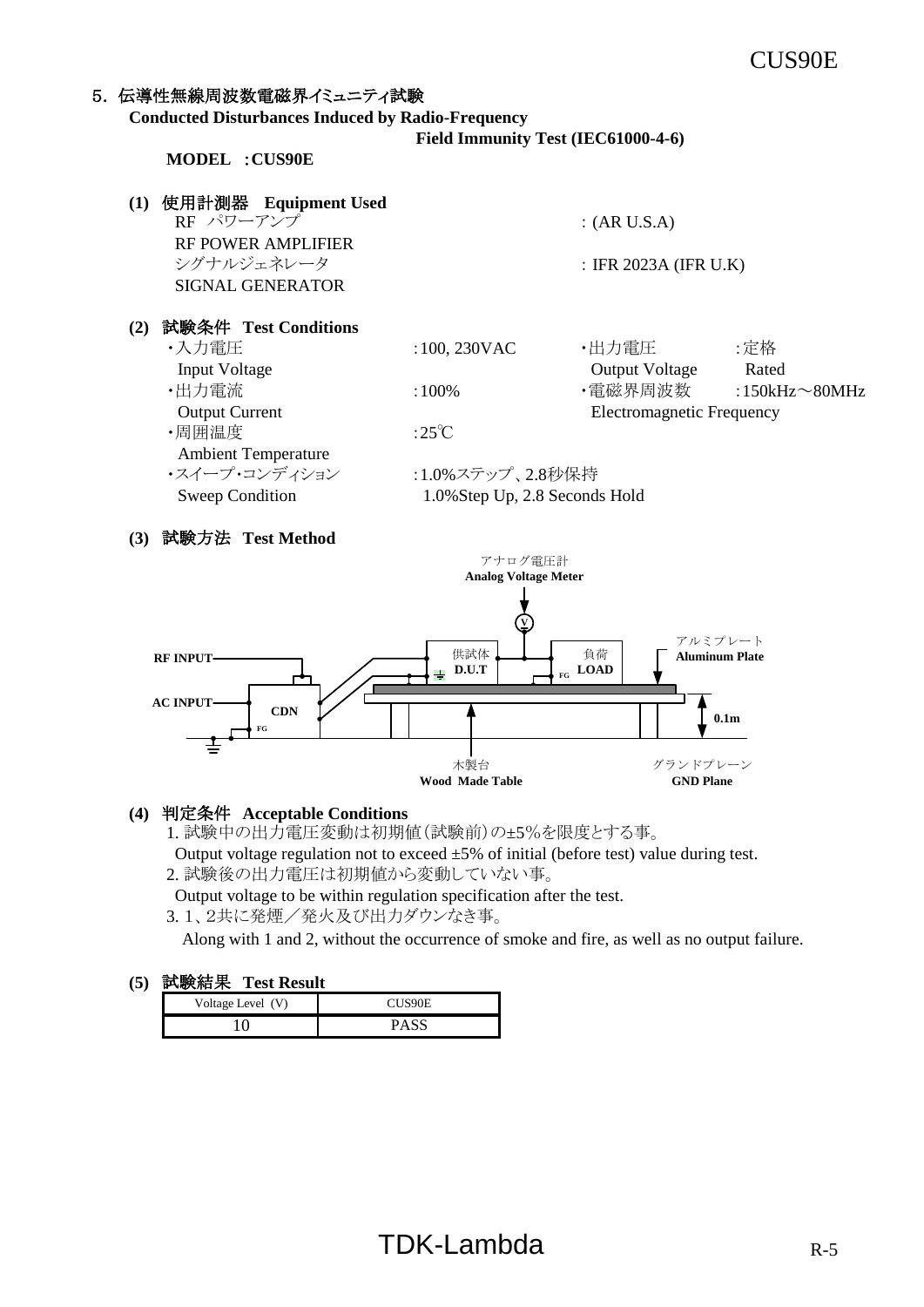#### 6. 電力周波数磁界イミュニティ試験

#### **Power Frequency Magnetic Field Immunity Test (IEC61000-4-8)**

#### **MODEL** :**CUS90E**

#### **(1)** 使用計測器 **Equipment Used**

ACパワーソース :1501L (California Instrument) AC Power Source ヘルムホルツコイル :HHS5215 (Spulen) Helmholts Coil

#### **(2)** 試験条件 **Test Conditions**

| ・入力電圧                      | :100, 230VAC                          | ・出力電圧                     | :定格      |
|----------------------------|---------------------------------------|---------------------------|----------|
| <b>Input Voltage</b>       |                                       | <b>Output Voltage</b>     | Rated    |
| ・出力電流                      | $:100\%$                              | ·印加磁界周波数                  | :50Hz    |
| <b>Output Current</b>      |                                       | <b>Magnetic Frequency</b> |          |
| ·周囲温度                      | :25 $\degree$ C                       | ·印加方向                     | :X, Y, Z |
| <b>Ambient Temperature</b> |                                       | Direction                 |          |
| ・試験時間                      | :10秒以上(各方向)                           |                           |          |
| <b>Test Time</b>           | More than 10 seconds (Each direction) |                           |          |
|                            |                                       |                           |          |

#### **(3)** 試験方法及び印加箇所 **Test Method and Device Test Point**



#### **(4)** 判定条件 **Acceptable Conditions**

1. 試験中の出力電圧変動は初期値(試験前)の±5%を限度とする事。

Output voltage regulation not to exceed  $\pm 5\%$  of initial (before test) value during test. 2. 試験後の出力電圧は初期値から変動していない事。

Output voltage to be within regulation specification after the test.

3.1、2共に発煙/発火及び出力ダウンなき事。

Along with 1 and 2, without the occurrence of smoke and fire, as well as no output failure.

| Magnetic Field Strength (A/m) | CUS90E      |
|-------------------------------|-------------|
|                               | <b>PASS</b> |